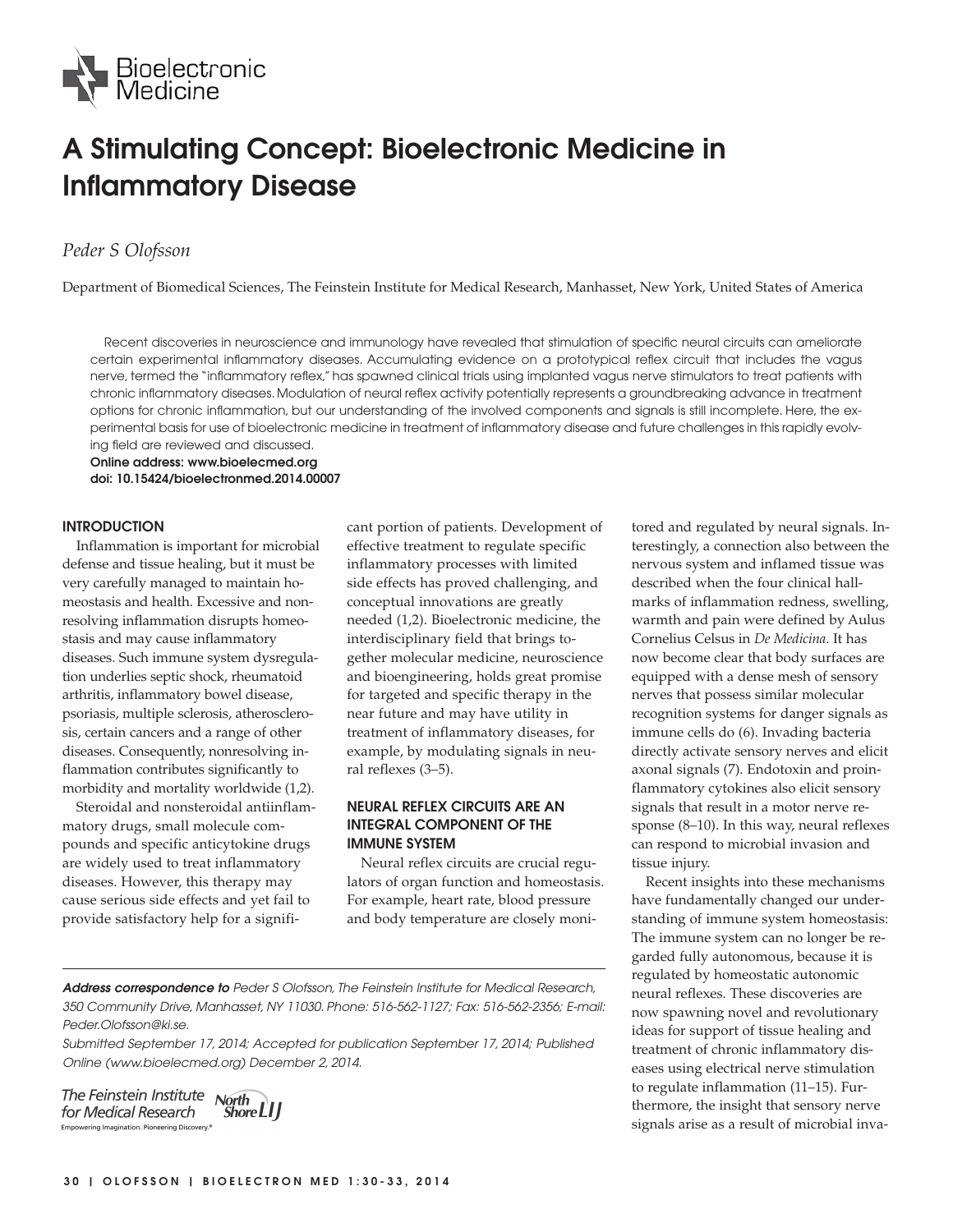sion and immune activity suggest that it may be possible to monitor inflammation by measuring signals in the nervous system.

## **A PROTOTYPICAL IMMUNE-REGULATORY NEURAL CIRCUIT: THE INFLAMMATORY REFLEX**

A particular immune-regulatory neural circuit, in which the vagus nerve plays a key role, is called the "inflammatory reflex" and has been the focus of extensive study over the last decade (11,15,16). In this reflex circuit, vagus nerve fibers report inflammatory events in its sensory domain to the brainstem, which elicits regulating motor signals to the periphery. For example, IL-1β injected intraperitoneally or in the portal vein activates sensory neurons and signals in the vagus nerve that ultimately give rise to fever (17) and triggers motor signals in the splenic nerve (8,15,18). Electrical stimulation of the vagus nerve (VNS) inhibits release of proinflammatory cytokines by activating α7 nicotinic acetylcholine receptors (α7nAChR) on leukocytes in spleen (19,20).

Cholinergic signals in the vagus nerve travel to the celiac ganglion and are propagated to the spleen via the adrenergic splenic nerve, which terminates in close apposition of choline acetyltransferase (ChAT)-expressing lymphocytes. A specific ChAT<sup>+</sup> lymphocyte subset, CD4<sup>+</sup> CD44<sup>hi</sup> CD62L<sup>low</sup> ChAT<sup>+</sup> T cells, responds to adrenergic signals with release of acetylcholine, the cognate ligand for the α7nAChR, and relays the splenic nerve signals to  $\alpha$ 7nAChR- expressing innate immune cells (20–27). This complex circuit of sensory and motor nerve fibers and immune cells that relay neural signals represents an autonomic reflex that senses and modulates cytokine production and inflammation (14,16,28–30).

#### **BIOELECTRONIC INTERVENTION IN THE INFLAMMATORY REFLEX**

Because mechanistic details of the inflammatory reflex are known, it has been possible to investigate whether activation of circuit components, including electrical nerve stimulation, can treat inflammatory disease. Cervical VNS improved survival and reduced organ damage in animal models of severe sepsis (23,31,32), ischemia-reperfusion (33,34), artery occlusion shock (35), ventilator-induced lung injury (36), hemorrhagic shock (37) and burn injury (38). In a model of peritonitis, signals in the vagus nerve controlled resolution and proresolving mediators of inflammation (39). VNS also reduced disease severity in experimental models of rheumatoid arthritis (40), colitis (41,42), arthritis (43) and postoperative ileus (44,45).

Based on this knowledge, implanted vagus nerve stimulators are now used in exploratory clinical trials to treat rheumatoid arthritis, colitis and postoperative ileus. Preliminary observations reported from the rheumatoid arthritis clinical trial by Frieda Koopman *et al*. indicate reduced disease scores and reduced levels of C-reactive protein in blood after a brief daily activation of an implanted vagus nerve stimulator. Reported side effects were limited and benign (46). Although definitive data is pending, these first observations of the effect of implanted vagus nerve stimulators are quite encouraging.

## **A MULTITUDE OF NEURAL CIRCUITS REGULATE INFLAMMATION**

In addition to the inflammatory reflex, a number of other neural pathways regulate inflammation and immunity. Activation of muscarinic signaling in the central nervous system mimics the effect of direct vagus nerve stimulation on cytokine release in endotoxemia and requires an intact vagus nerve (47–49). Signals in the vagus nerve can also inhibit intestinal cytokine release independently of the spleen (44), bypassing the prototypical signaling pathway in the inflammatory reflex. Furthermore, electrical stimulation applied to the sciatic nerve regulates innate immune activation by controlling vagus nerve dependent dopamine release from the adrenal gland (50,51). Another specific neural immune reflex acts as a gateway for entry of autoreactive T cells to the CNS. In this circuit, sensory signals that arise in

the hind limb reach the spinal cord and brain stem to activate adrenergic neurons that regulate T cell extravasation by modulating the expression of chemokine receptors on vascular endothelial cells (52). Yet another neural pathway regulates hepatic invariant NKT cells (iNKT) cell activity through an adrenergic signal, and blockade of this neural conduit prevents stroke-associated pneumonia in mice (53). Endotoxin and IL-1β trigger activity in the hypothalamus-pituitary-adrenal axis with a resulting increase in blood levels of glucocorticoids (54), which have antiinflammatory properties. This list of immune-regulatory neural circuitry is not exhaustive, and it is very likely that many similar and related autonomic reflex circuits remain to be discovered. Presently, there is sufficient data to conclude that neural signals exert significant control over the immune response to trauma and microbial invasion. Modulation of nervous signals can alter the course of inflammation, but much remains to be discovered on the details of the intricate signals involved and how to modulate the neural circuitry to achieve optimal control.

## **BIOELECTRONIC MEDICINE BEYOND INFLAMMATION**

The scope of bioelectronic medicine is not limited to treatment of chronic inflammation. For example, electrical VNS reduces bleeding time and blood loss in experimental traumatic injury (55). Burn injury victims often suffer from fluid leakage from blood vessels and complications from severe tissue edema. Electrical VNS reduced vascular permeability in the skin and lung in an animal model of burn injury, significantly reducing tissue edema in treated animals (56). VNS had beneficial effects in experimental heart failure and is currently under investigation for treatment of heart failure in humans (57,58). Stimulation of peripheral nerves, including VNS, is also used in treatment of intractable epilepsy and certain forms of headaches and migraine (59). Application of a local DC current may be helpful in rehabilitation after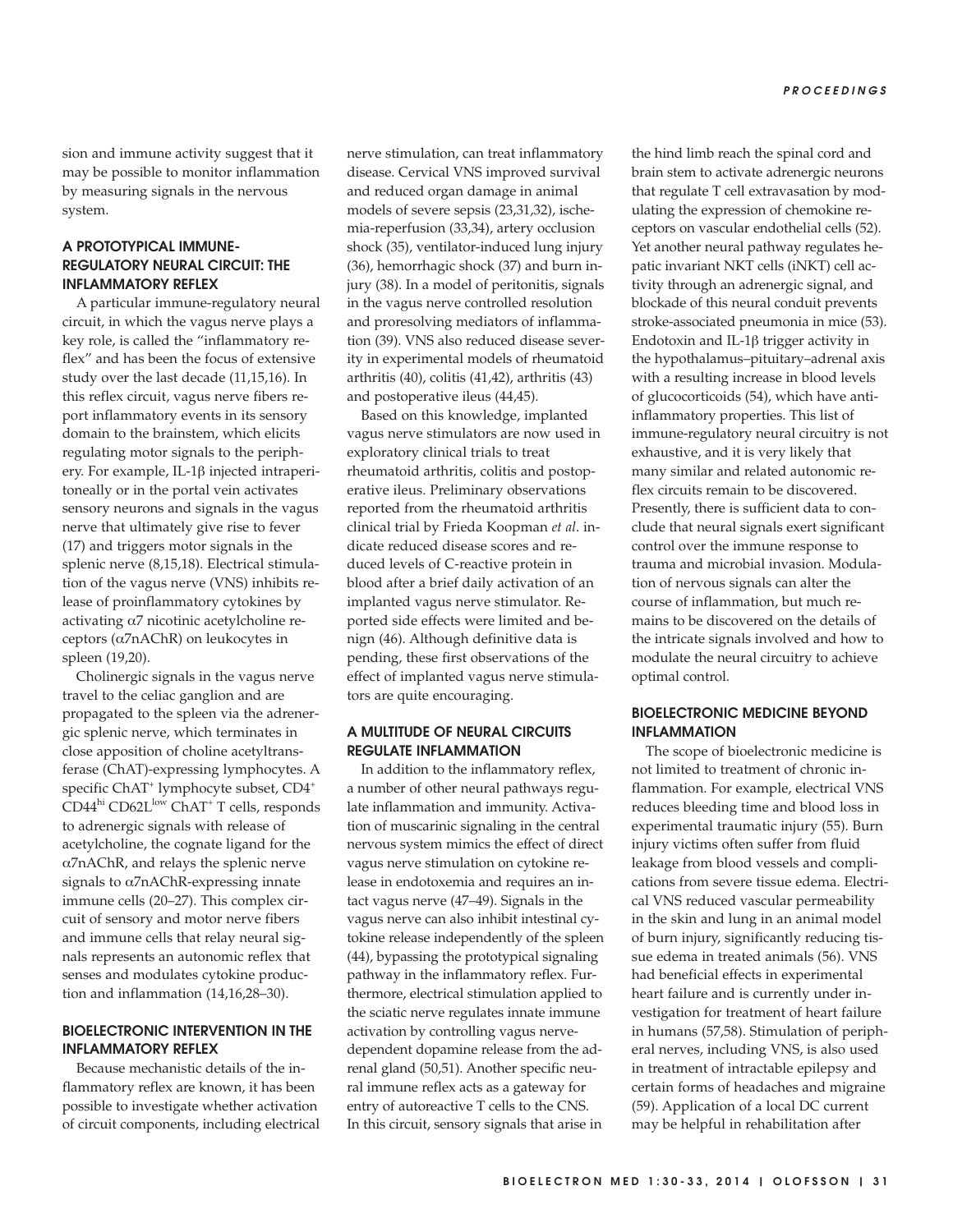stroke and in other diseases with damage to the central nervous system (60). Moreover, bioelectronic medicine is used experimentally to restore damaged vision (61). In light of this, a number of diseases considered to primarily be of noninflammatory origin may significantly benefit from targeted nerve stimulation using bioelectronic devices. Furthermore, as discussed elsewhere in this issue of *Bioelectronic Medicine*, implantable sensors for a range of physiological variables are being developed (62). Coupled with active bioelectronic devices, these technologies have the potential to revolutionize diagnosis and treatment by recording and modulating signals in real time. Currently available devices have, however, not yet been deemed sufficiently reliable for patient use without human supervision (63).

## **CURRENT CHALLENGES IN BIOELECTRONIC MEDICINE**

The optimal signaling in the inflammatory reflex (and other reflex circuits) for maximum effect on the immune response is not known. The precise identity of the involved neurons remains unclear and the effects on inflammation and immune cell activity of specific stimulation modalities have not been determined. To study this in detail, new stimulation techniques with better signal control, ideally connecting to individual nerve fibers, would be of great utility.

The role of the sensory portion of the inflammatory reflex for immune system regulation is not well understood. It is possible that select afferent signals in the vagus nerve activate motor centers in the brain that in turn regulate immune cell behavior through signals in the efferent vagus nerve, and through other efferent neural and hormonal mechanisms. The recent discovery that sensory nerves can directly detect presence of pathogens and regulate local immune responses (6,7,10) inspires a range of new opportunities. Decoding the afferent signals elicited by tissue injury, pathogen invasion, cytokines and inflammation will be an important step in understanding the reflex

control of immune homeostasis. This may be significant, because it is conceivable that sensory signals can be interpreted and used to guide real-time diagnosis and bioelectronic modulation of ongoing inflammation.

Input to bioelectronic devices need not be limited to neural signals. As a multitude of measurements become accessible in real time, it will be a challenge to integrate the complex sets of information in a meaningful way to make it useful for improving therapy.

High biocompatibililty is naturally vital for maintaining the integrity of the tissue–machine interface (63–66) and necessary to reduce the risk for undesirable side effects from implanted devices. An alternative is development of external devices that use other methods to activate neural circuits, for example magnetic fields. If the future clinical trials show efficacy of nerve stimulation in treatment of inflammatory diseases, such noninvasive approaches may be well worth intense pursuit.

#### **CONCLUSION**

We are just beginning to understand some of the molecular mechanisms that govern the multidirectional communication between damaged tissue, microbes, immune cells and the nervous system. Sensory nerves detect microbial invasion and report on immune system activity. Motor nerves regulate cytokine release and inflammation. The discovery of the inflammatory reflex in the control of immune homeostasis and the promising, yet preliminary, results from studies of implanted devices for treatment of inflammatory disease are truly of breakthrough character. Although bioelectronic medicine is in its infancy, it has the potential to revolutionize diagnosis and treatment of a wide range of inflammatory diseases.

#### **ACKNOWLEDGMENTS**

This work was supported by funding from Svenska Läkaresällskapet. I thank Valentin A Pavlov, Kevin J Tracey and LaQueta K Hudson for helpful comments.

#### **DISCLOSURE**

The author declares that he has no competing interests as defined by *Bioelectronic Medicine*, or other interests that might be perceived to influence the results and discussion reported in this paper.

#### **REFERENCES**

- 1. Cotran R, Kumar V, Collins T (eds.). (1999) *Robbins Pathologic Basis of Disease*. 6th edition. Philadelphia: W.B. Saunders. 1424 pp.
- 2. Nathan C, Ding A. (2010) Nonresolving inflammation. *Cell*. 140:871–82.
- 3. Birmingham K, *et al*. (2014) Bioelectronic medicines: a research roadmap. *Nat*. *Rev*. *Drug Discov*. 13:399–400.
- 4. Famm K, Litt B, Tracey KJ, Boyden ES, Slaoui M. (2013) Drug discovery: a jump-start for electroceuticals. *Nature*. 496:159–61.
- 5. Reardon S. (2014) Electroceuticals spark interest. *Nature*. 511:18.
- 6. Chiu IM, von Hehn CA, Woolf CJ. (2012) Neurogenic inflammation and the peripheral nervous system in host defense and immunopathology. *Nat*. *Neurosci*. 15:1063–7.
- 7. Chiu IM, *et al*. (2013) Bacteria activate sensory neurons that modulate pain and inflammation. *Nature*. 501:52–7.
- 8. Niijima A. (1996) The afferent discharges from sensors for interleukin 1 beta in the hepatoportal system in the anesthetized rat. *J*. *Auton*. *Nerv*. *Syst*. 61:287–91.
- 9. Andersson U, Tracey KJ. (2012) Neural reflexes in inflammation and immunity. *J*. *Exp*. *Med*. 209:1057–68.
- 10. Riol-Blanco L, *et al*. (2014) Nociceptive sensory neurons drive interleukin-23-mediated psoriasiform skin inflammation. *Nature*. 510:157–61.
- 11. Andersson U, Tracey KJ. (2012) Reflex principles of immunological homeostasis. *Annu*. *Rev*. *Immunol*. 30:313–35.
- 12. Zitnik RJ. (2011) Treatment of chronic inflammatory diseases with implantable medical devices. *Cleve*. *Clin*. *J*. *Med*. 78 Suppl 1:S30–4.
- 13. Koopman FA, *et al*. (2011) Restoring the balance of the autonomic nervous system as an innovative approach to the treatment of rheumatoid arthritis. *Mol*. *Med*. 17:937–48.
- 14. Boeckxstaens G. (2013) The clinical importance of the anti-inflammatory vagovagal reflex. *Handb*. *Clin*. *Neurol*. 117:119–34.
- 15. Olofsson PS, Rosas-Ballina M, Levine YA, Tracey KJ. (2012) Rethinking inflammation: Neural circuits in the regulation of immunity. *Immunol*. *Rev*. 248:188–204.
- 16. Tracey KJ. (2002) The inflammatory reflex. *Nature*. 420:853–9.
- 17. Watkins LR, *et al*. (1995) Blockade of interleukin-1 induced hyperthermia by subdiaphragmatic vagotomy: evidence for vagal mediation of immunebrain communication. *Neurosci*. *Lett*. 183:27–31.
- 18. Pavlov VA, Tracey KJ. (2012) The vagus nerve